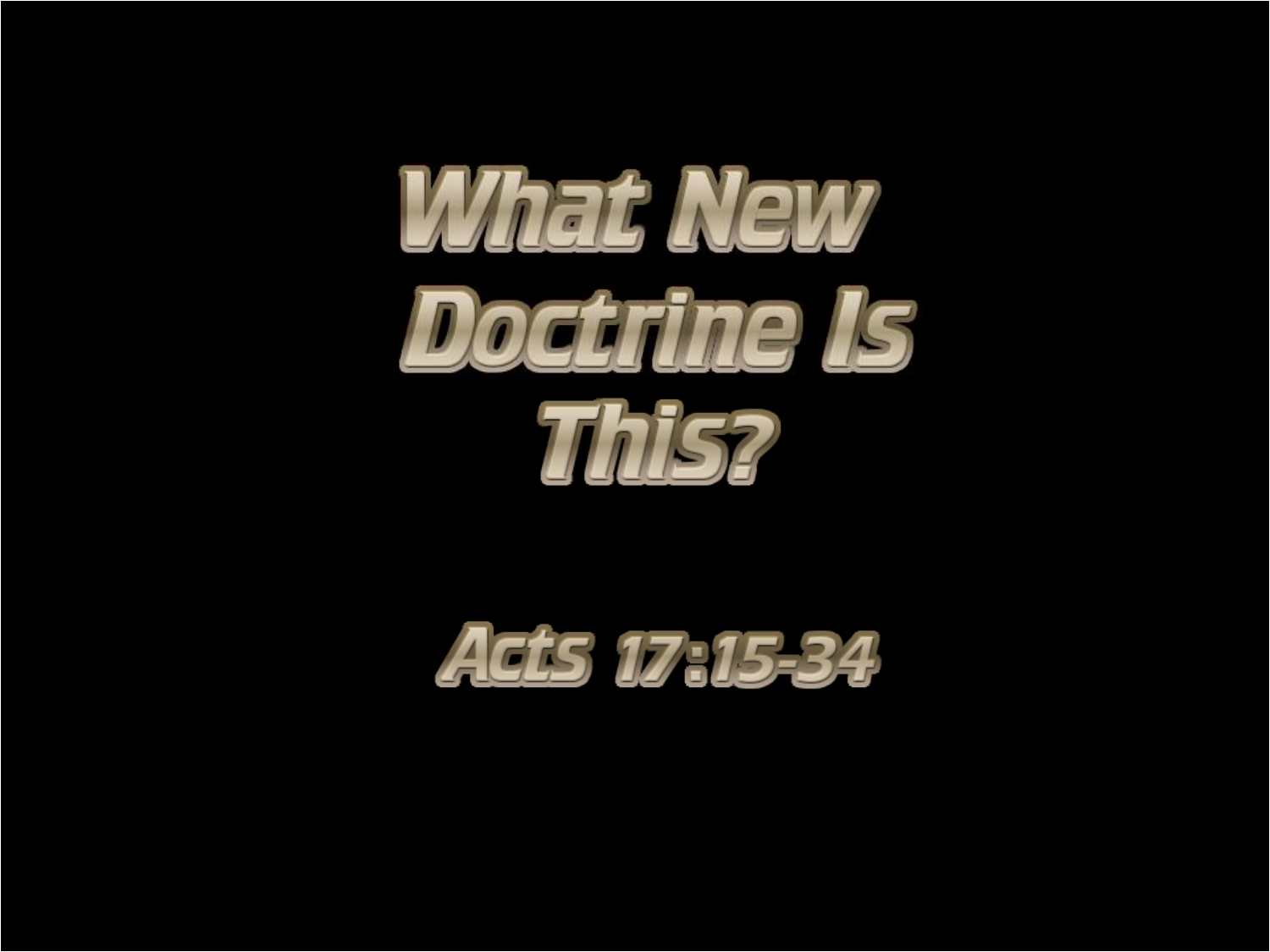#### **Paul's Second Missionary Journey**



**Source: https://www.atotheword.com/bible-studies/the-book-of-acts/pauls-second-missionary-journey/**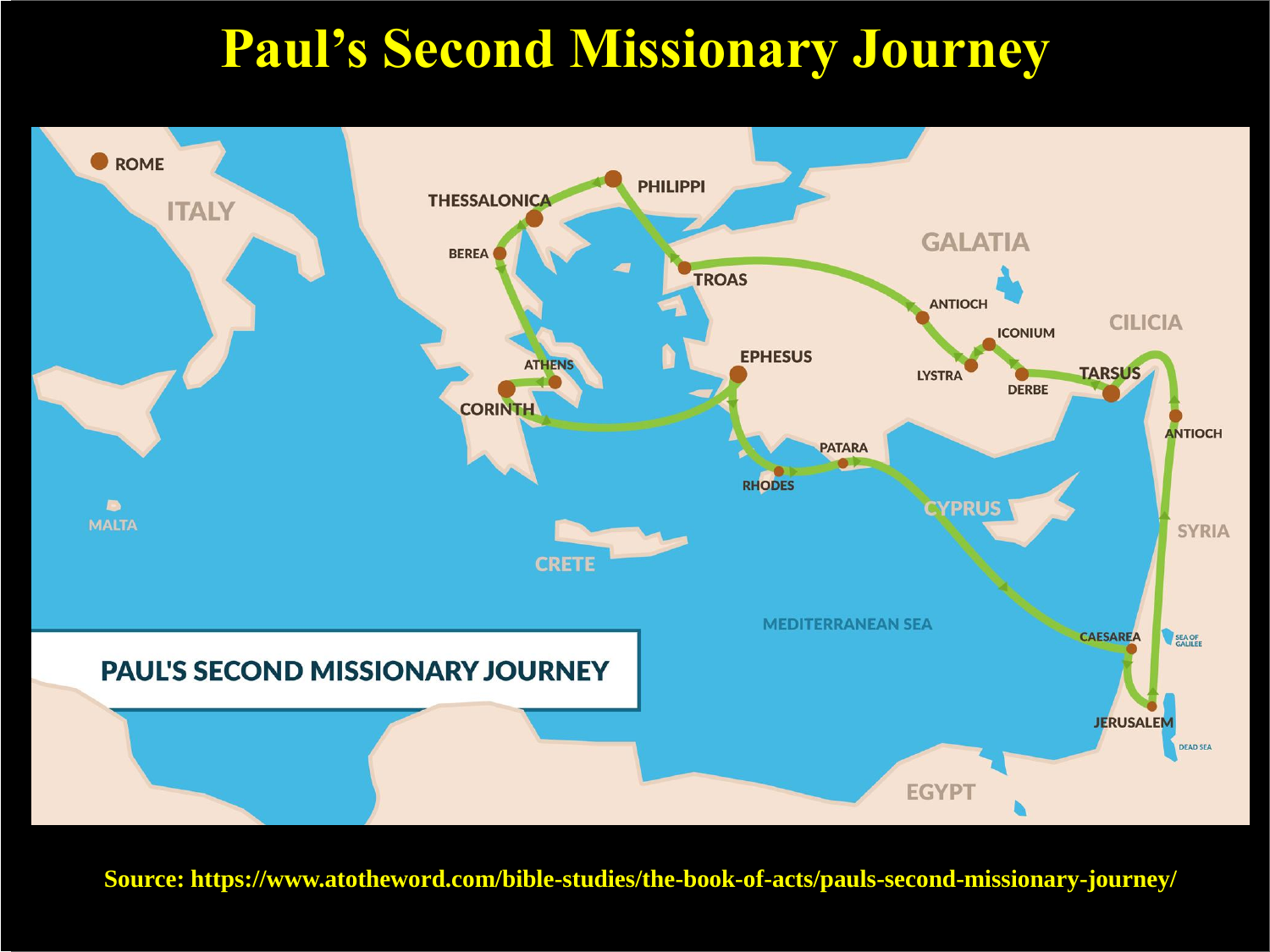#### **Acts 17:15-34**

- **15 And they that conducted Paul brought him unto Athens: and receiving a commandment unto Silas and Timotheus for to come to him with all speed, they departed.**
- **16 Now while Paul waited for them at Athens, his spirit was stirred in him, when he saw the city wholly given to idolatry.**
- **17 Therefore disputed he in the synagogue with the Jews, and with the devout persons, and in the market daily with them that met with him.**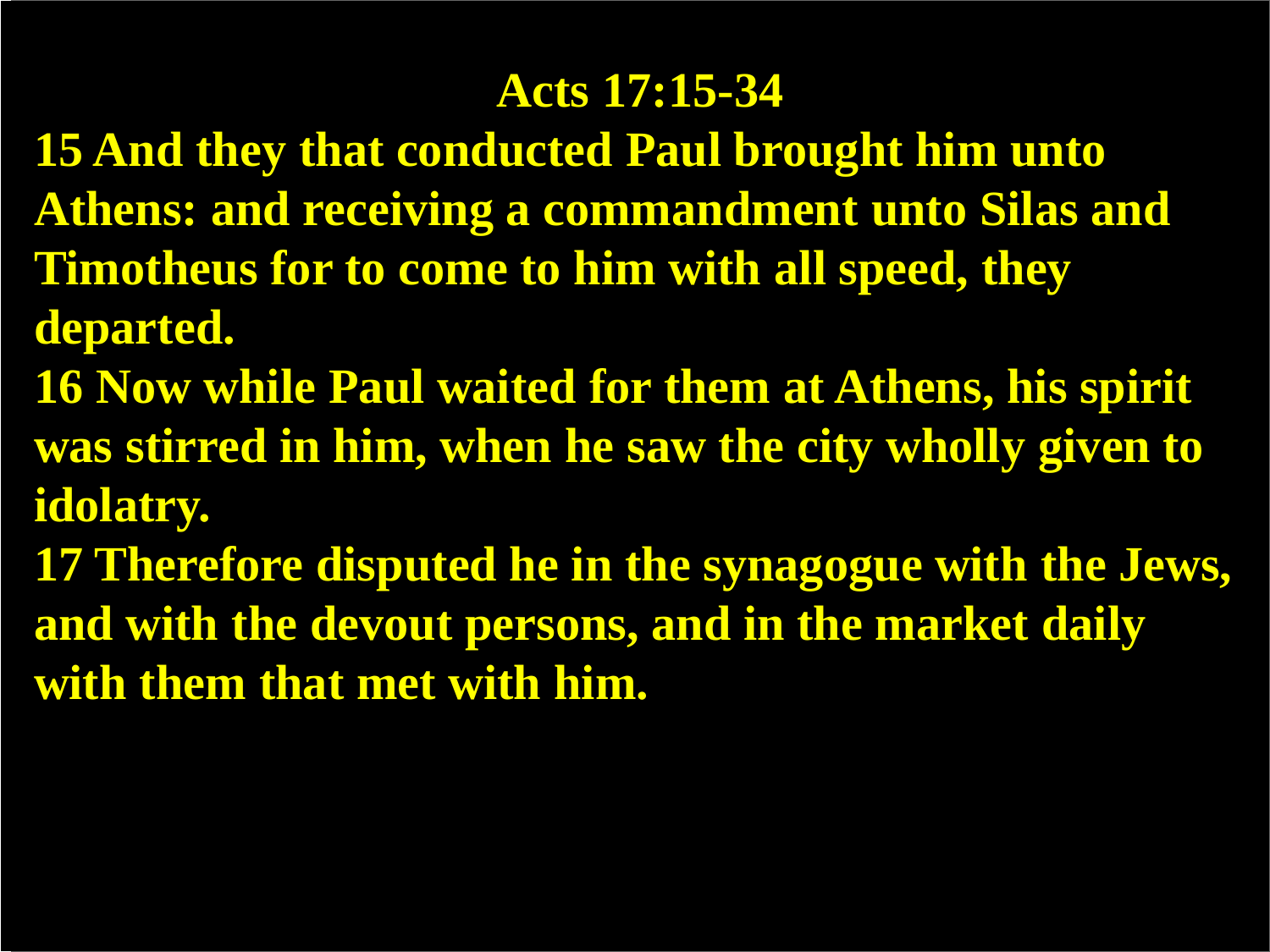**18 Then certain philosophers of the Epicureans, and of the Stoicks, encountered him. And some said, What will this babbler say? other some, He seemeth to be a setter forth of strange gods: because he preached unto them Jesus, and the resurrection.**

**19 And they took him, and brought him unto Areopagus, saying, May we know what this new doctrine, whereof thou speakest, is?**

**20 For thou bringest certain strange things to our ears: we would know therefore what these things mean.**

**21 (For all the Athenians and strangers which were there spent their time in nothing else, but either to tell, or to hear some new thing.)**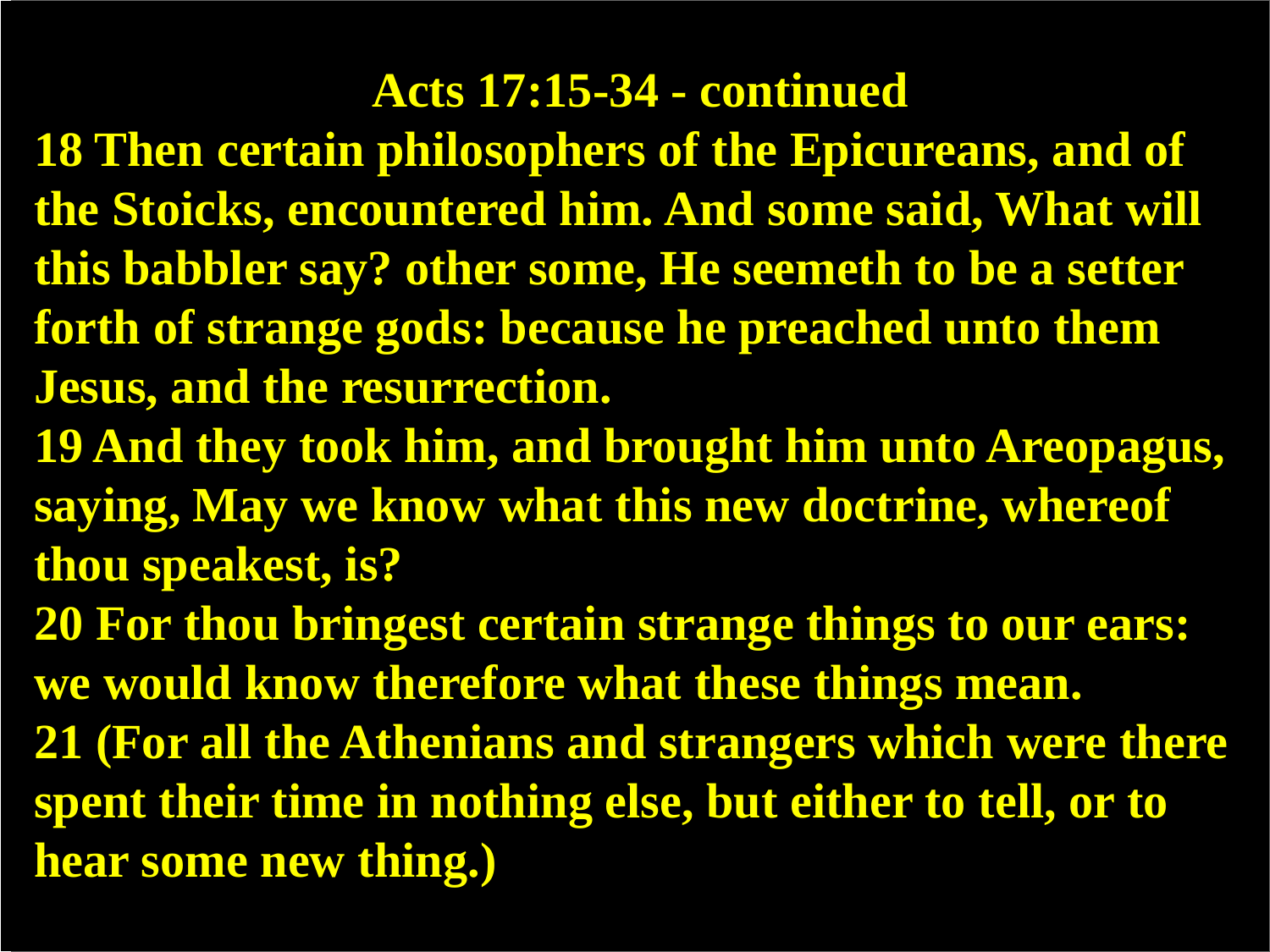- **22 Then Paul stood in the midst of Mars' hill, and said, Ye men of Athens, I perceive that in all things ye are too superstitious.**
- **23 For as I passed by, and beheld your devotions, I found an altar with this inscription, TO THE UNKNOWN GOD. Whom therefore ye ignorantly worship, him declare I unto you.**
- **24 God that made the world and all things therein, seeing that he is Lord of heaven and earth, dwelleth not in temples made with hands;**
- **25 Neither is worshipped with men's hands, as though he needed any thing, seeing he giveth to all life, and breath, and all things;**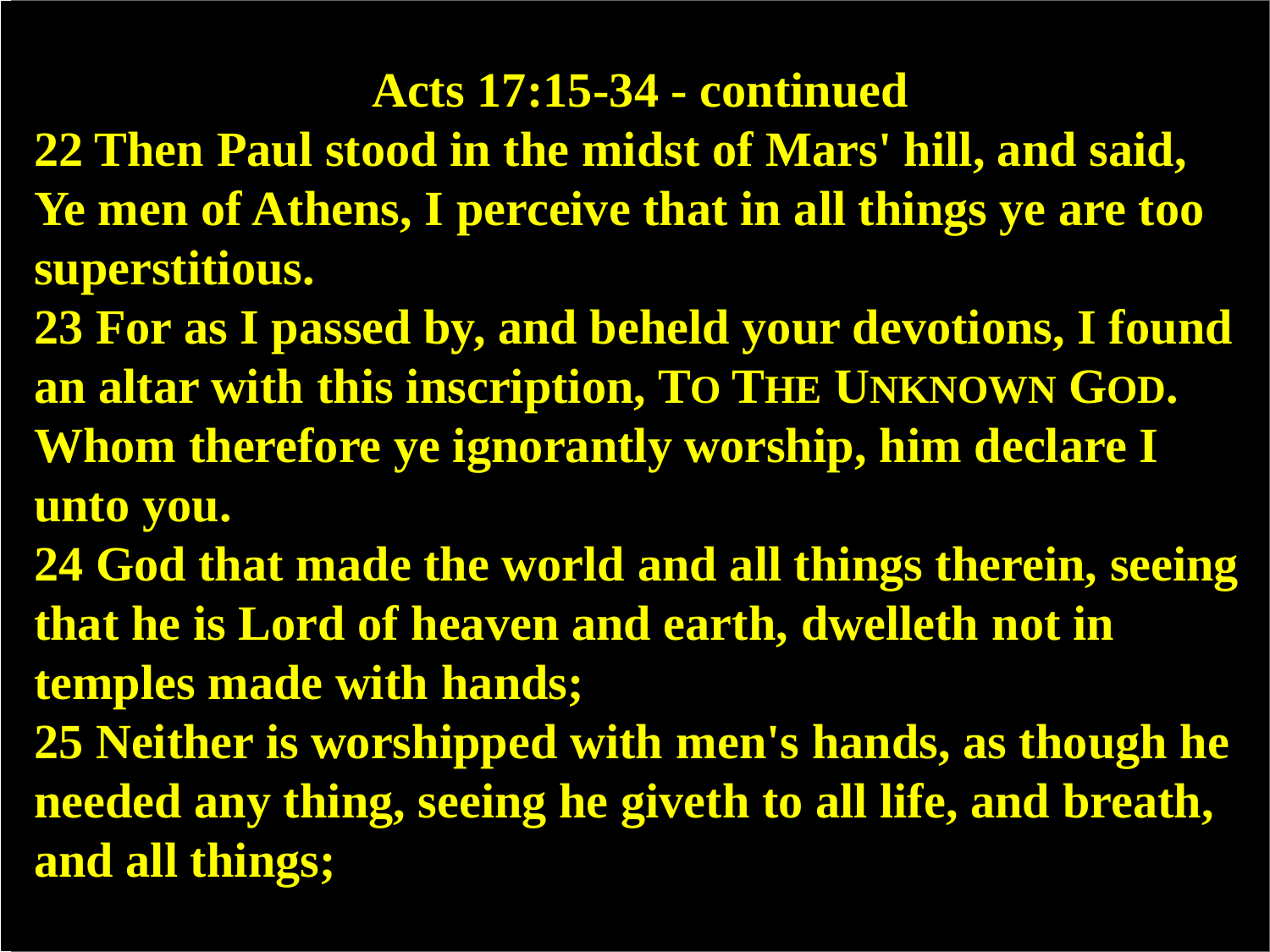**26 And hath made of one blood all nations of men for to dwell on all the face of the earth, and hath determined the times before appointed, and the bounds of their habitation;**

- **27 That they should seek the Lord, if haply they might feel after him, and find him, though he be not far from every one of us:**
- **28 For in him we live, and move, and have our being; as certain also of your own poets have said, For we are also his offspring.**
- **29 Forasmuch then as we are the offspring of God, we ought not to think that the Godhead is like unto gold, or silver, or stone, graven by art and man's device.**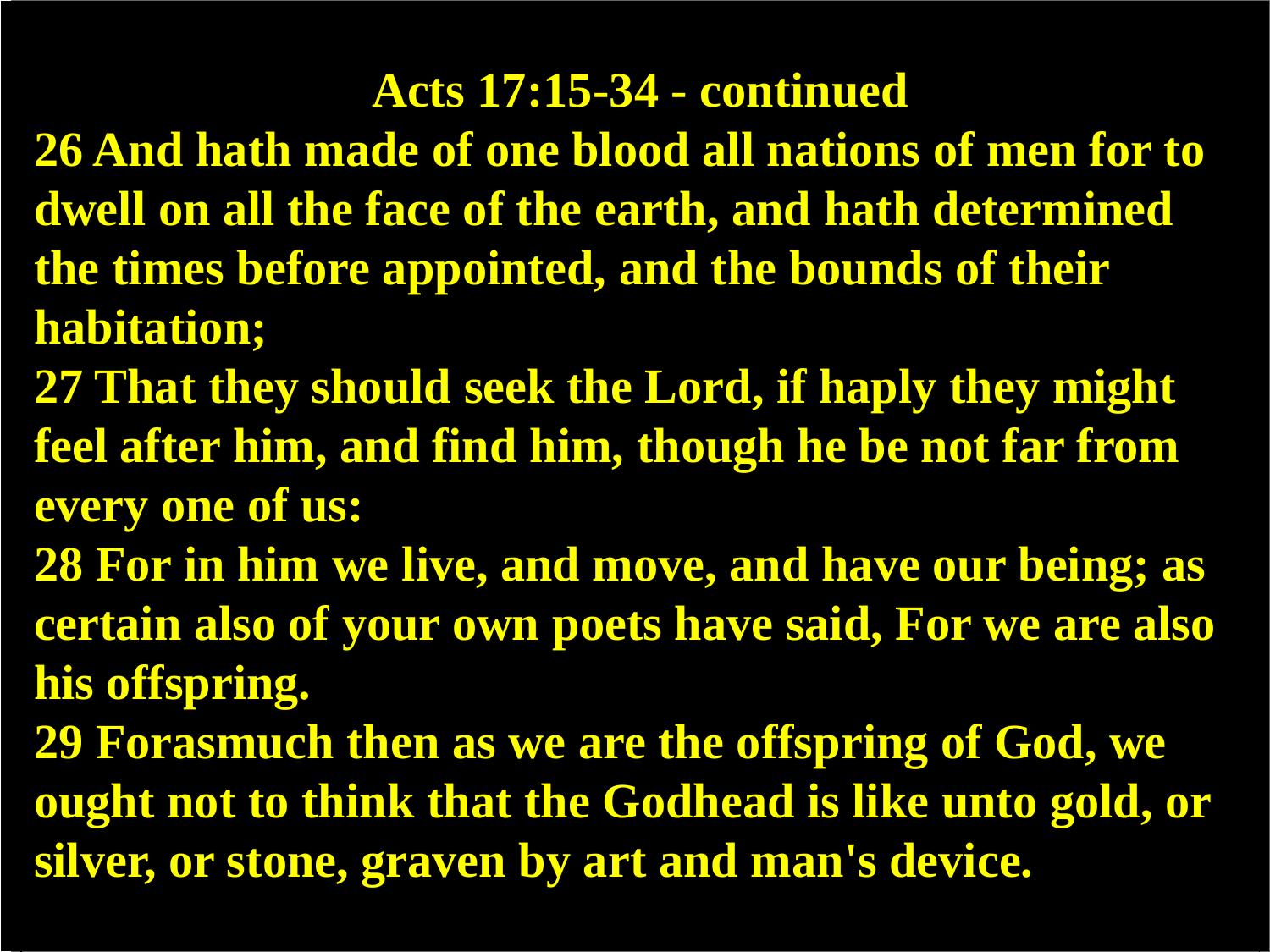**30 And the times of this ignorance God winked at; but now commandeth all men every where to repent: 31 Because he hath appointed a day, in the which he will judge the world in righteousness by that man whom he hath ordained; whereof he hath given assurance unto all men, in that he hath raised him from the dead. 32 And when they heard of the resurrection of the dead, some mocked: and others said, We will hear thee again of this matter.**

**33 So Paul departed from among them.**

**34 Howbeit certain men clave unto him, and believed: among the which was Dionysius the Areopagite, and a woman named Damaris, and others with them.**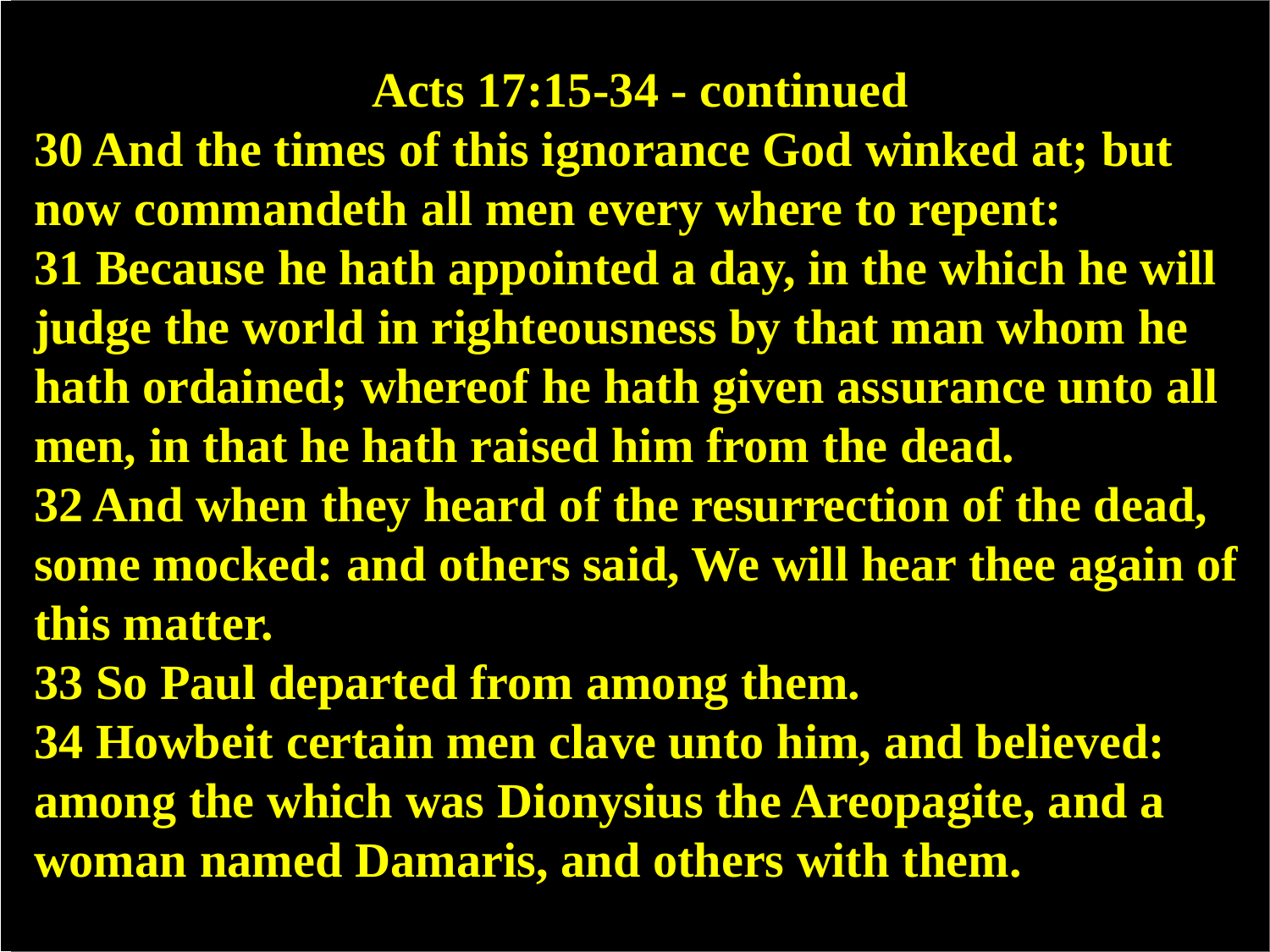#### **Introduction**

**A. Paul at Athens (v 15)**

**B. Paul Finds A City Given To Idolatry (v 16) 1. "Easier to find a god than a man" 2. "Practically every false deity worshipped on earth could be found in Athens" - Henry A Ironside**

**C. Paul Presenting Christ In A Searching City**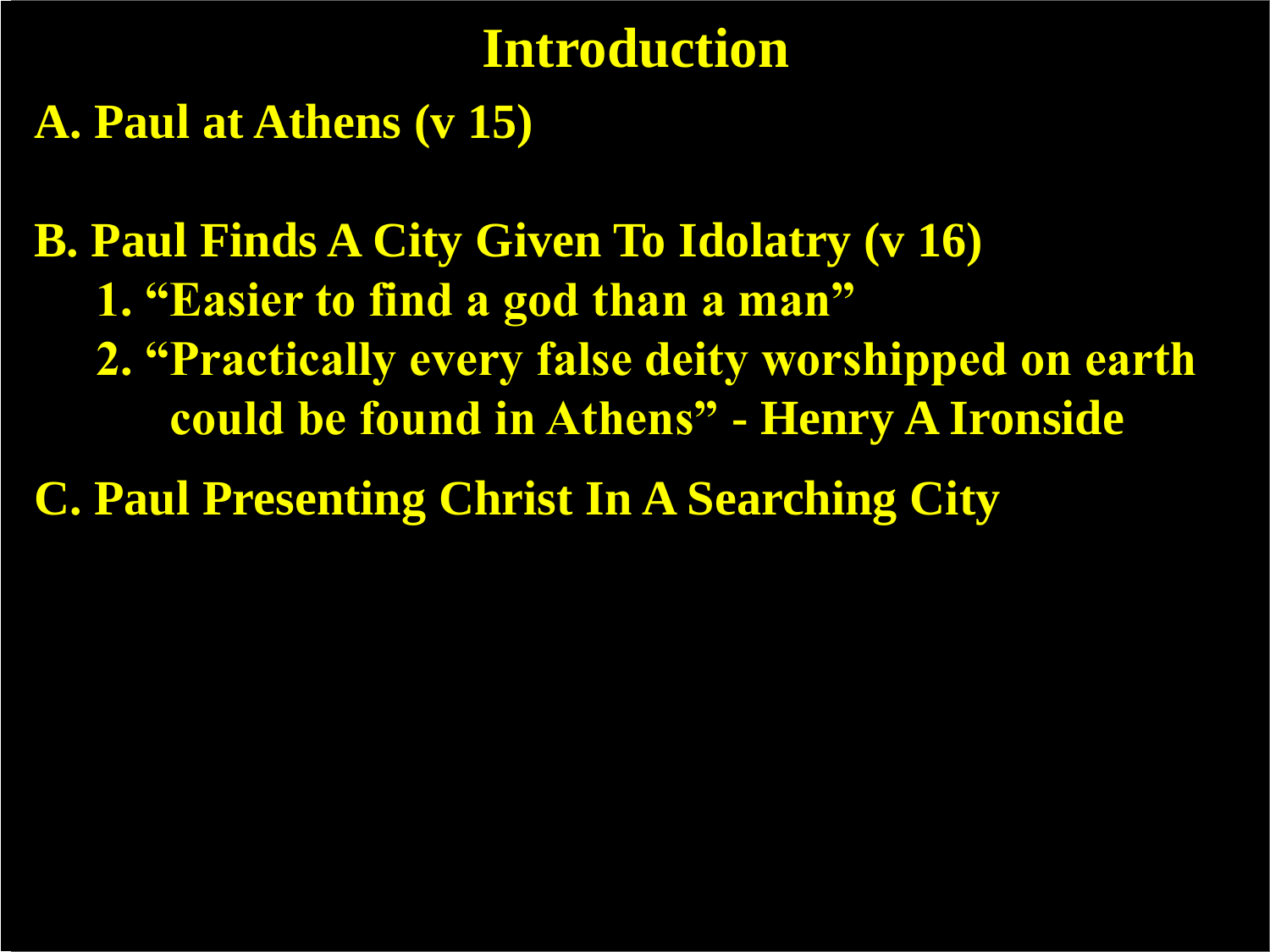- **A. Paul in the synagogue and the market (v 17) Romans 1:16**
- **For I am not ashamed of the gospel of Christ: for it is the power of God unto salvation to every one that believeth; to the Jew first, and also to the Greek.**
- **B. Athens the philosophic center of the world 1. The Epicureans taught self expression 2. The Stoics taught self repression**
- **C. The philosophers challenge him Babbler = Empty talker**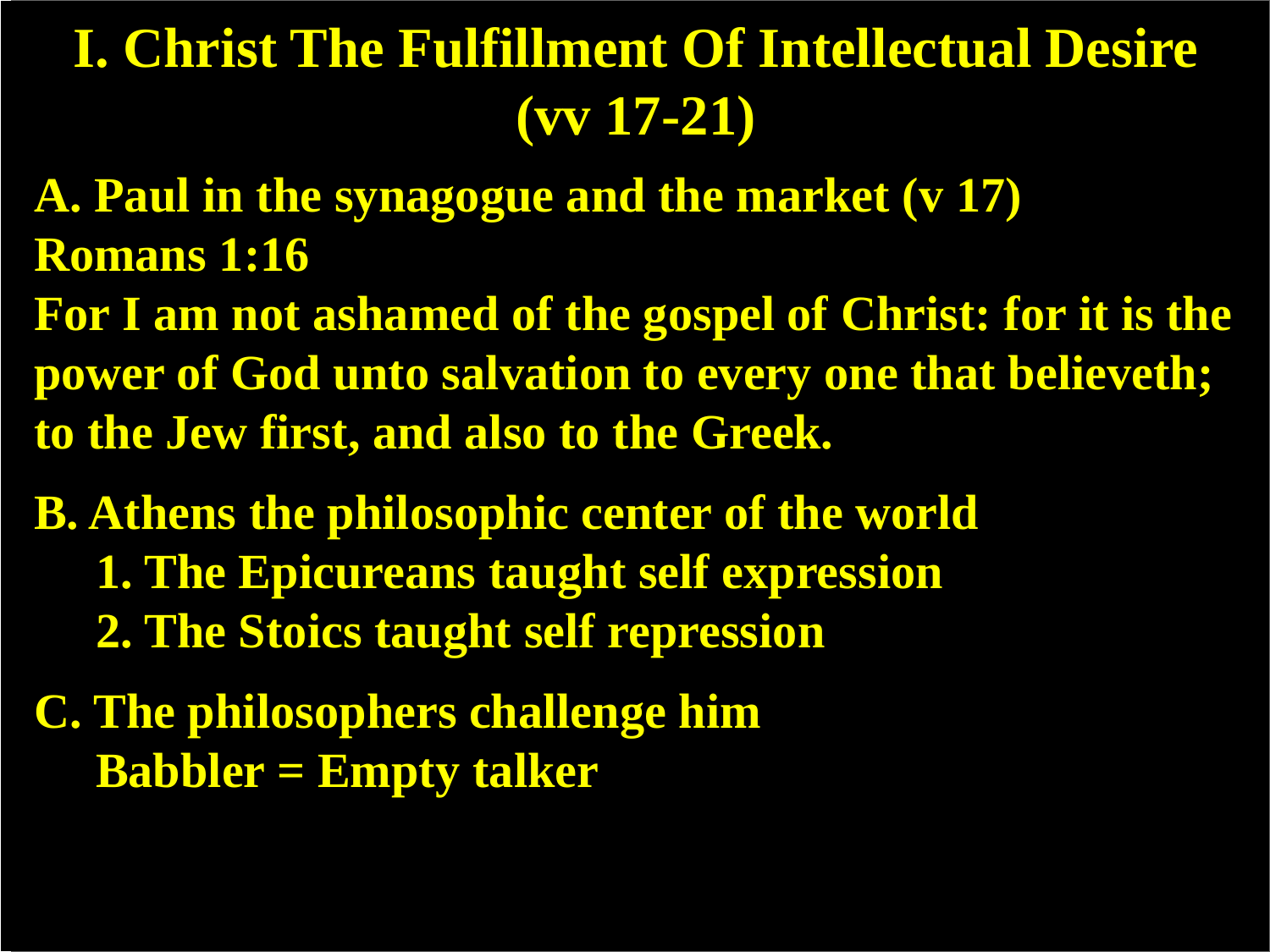**D. Paul taught them of the cross and resurrection of Jesus**

 **1. Deep enough for philosophers to ponder 1 Corinthians 1:18 For the preaching of the cross is to them that perish foolishness; but unto us which are saved it is the power of God.**

 **2. Yet simple enough for a child to receive Mark 10:35 Verily I say unto you, Whosoever shall not receive the kingdom of God as a little child, he shall not enter therein.**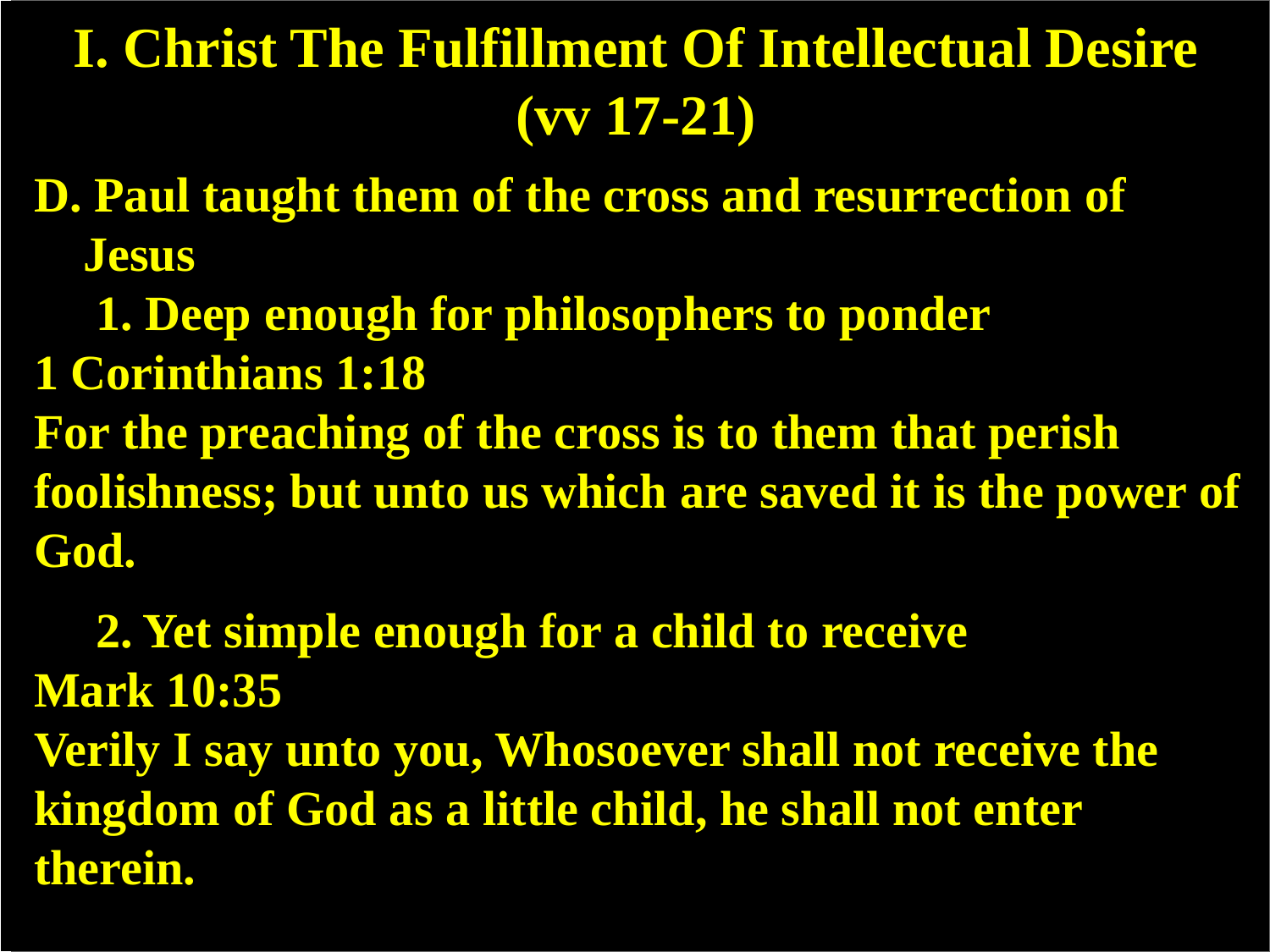**E. Christ was the intellectual's intellectual**

- **1. He needed no teachers concerning the mind of man Luke 2:46-47**
- **46 And it came to pass, that after three days they found him in the temple, sitting in the midst of the doctors, both hearing them, and asking them questions. 47 And all that heard him were astonished at his understanding and answers.**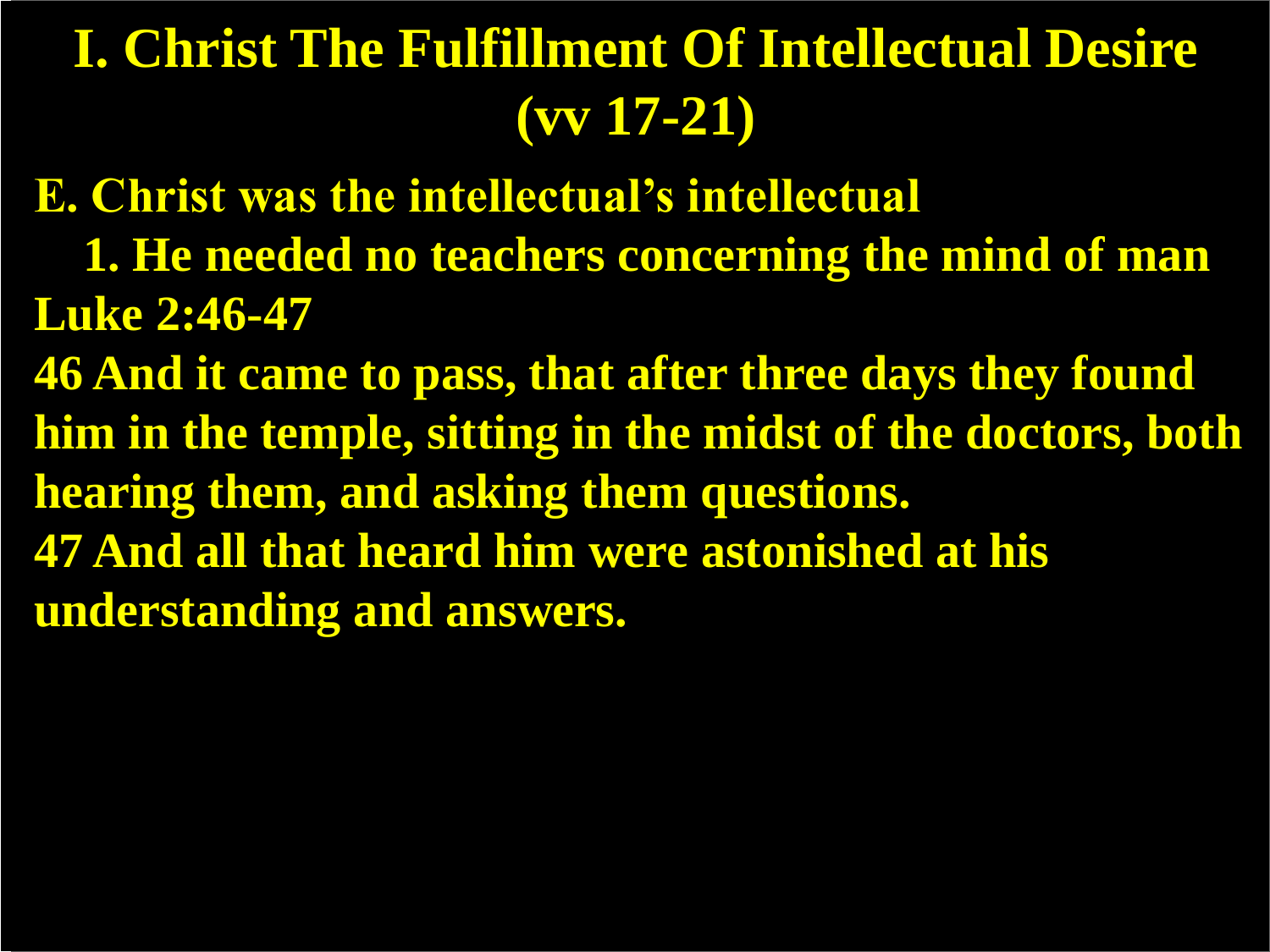- **E. Christ was the intellectual's intellectual - continued**
	- **2. He understood the nature of man**
- **John 2:23-25**
- **23 Now when he was in Jerusalem at the passover, in the feast day, many believed in his name, when they saw the miracles which he did.**
- **24 But Jesus did not commit himself unto them, because he knew all men,**
- **25 And needed not that any should testify of man: for he knew what was in man.**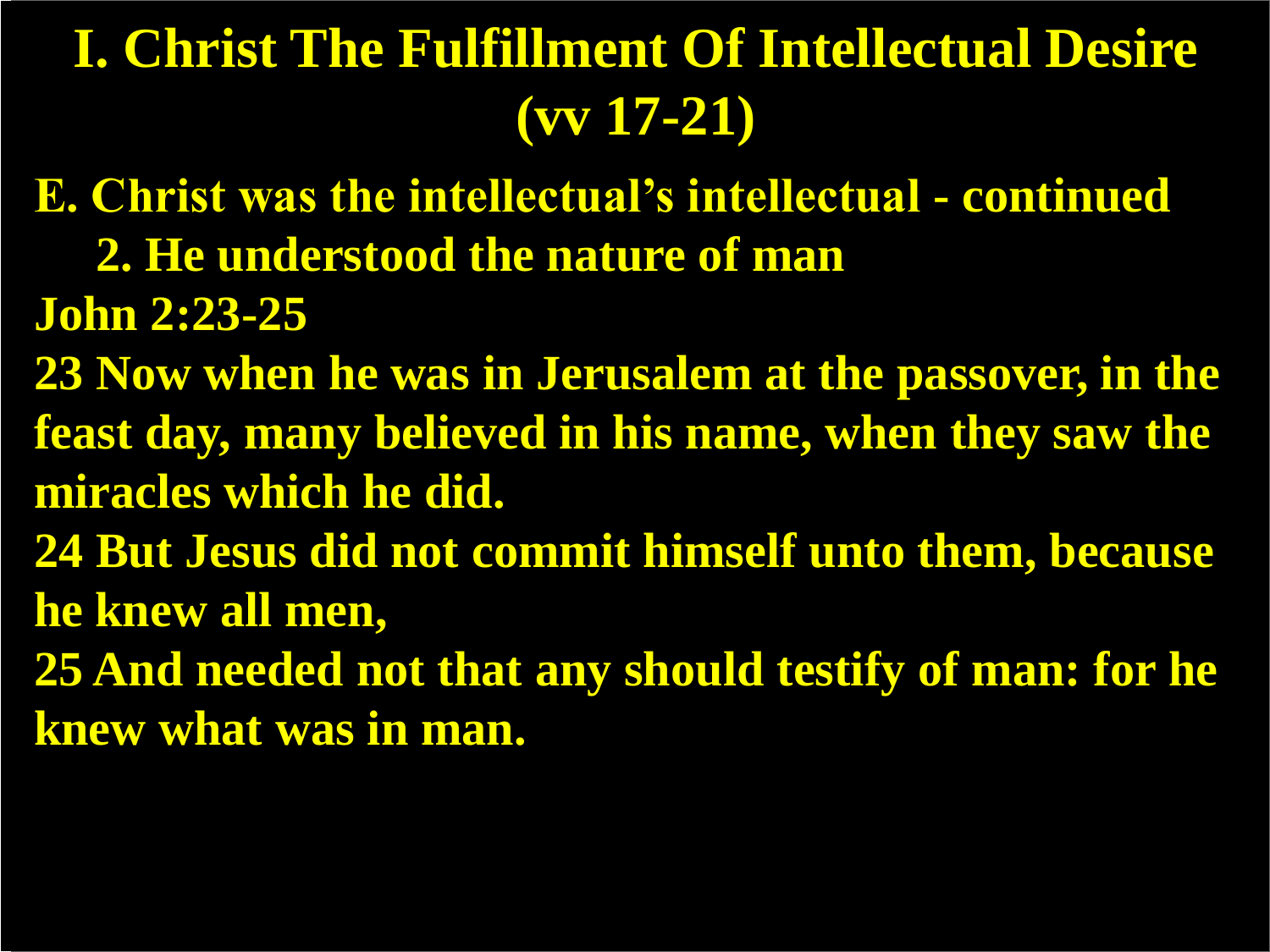## **II. Christ The Fulfillment Of Religious Desire (vv 22-26)**

- **A. "I perceive that you are very religious"**
- **B. Why is man religious by nature?**
	- **1. He was created to have fellowship with God**
	- **2. He is a sinner and therefore feels guilty**
	- **3. The law of God is written in his heart**
- **Romans 2:14-15**
- **14 For when the Gentiles, which have not the law, do by nature the things contained in the law, these, having not the law, are a law unto themselves:**
- **15 Which shew the work of the law written in their hearts, their conscience also bearing witness, and their thoughts the mean while accusing or else excusing one another;)**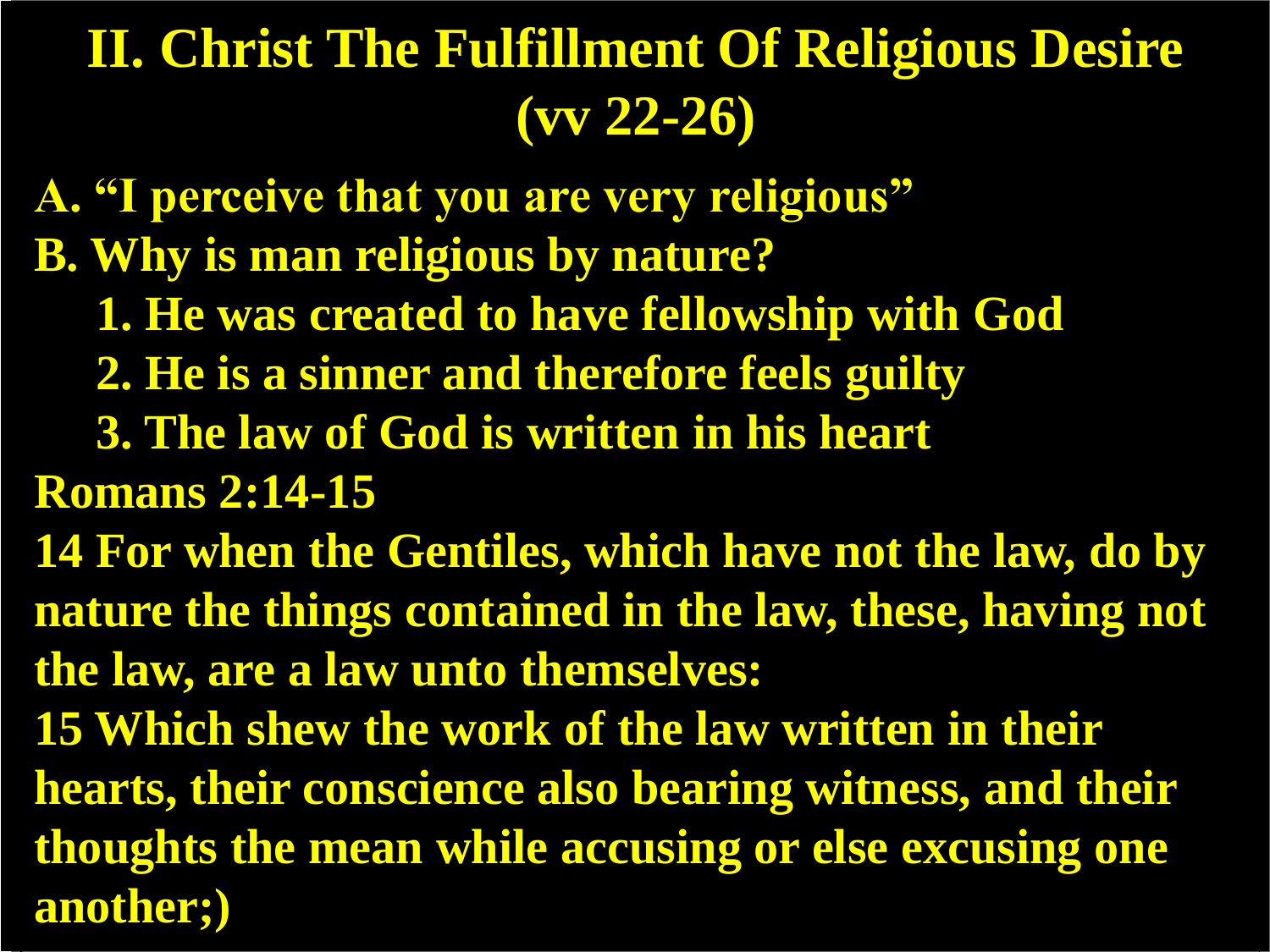### **II. Christ The Fulfillment Of Religious Desire (vv 22-26)**

**C. Paul introduces "The unknown God" 1. Why was the altar there? 2. Man worships in ignorance John 4:22 Ye worship ye know not what: we know what we worship: for salvation is of the Jews. D. The unknown God can be known 2 Timothy 1:12 For the which cause I also suffer these things: nevertheless I am not ashamed: for I know whom I have believed, and am persuaded that he is able to keep that which I have committed unto him against that day.**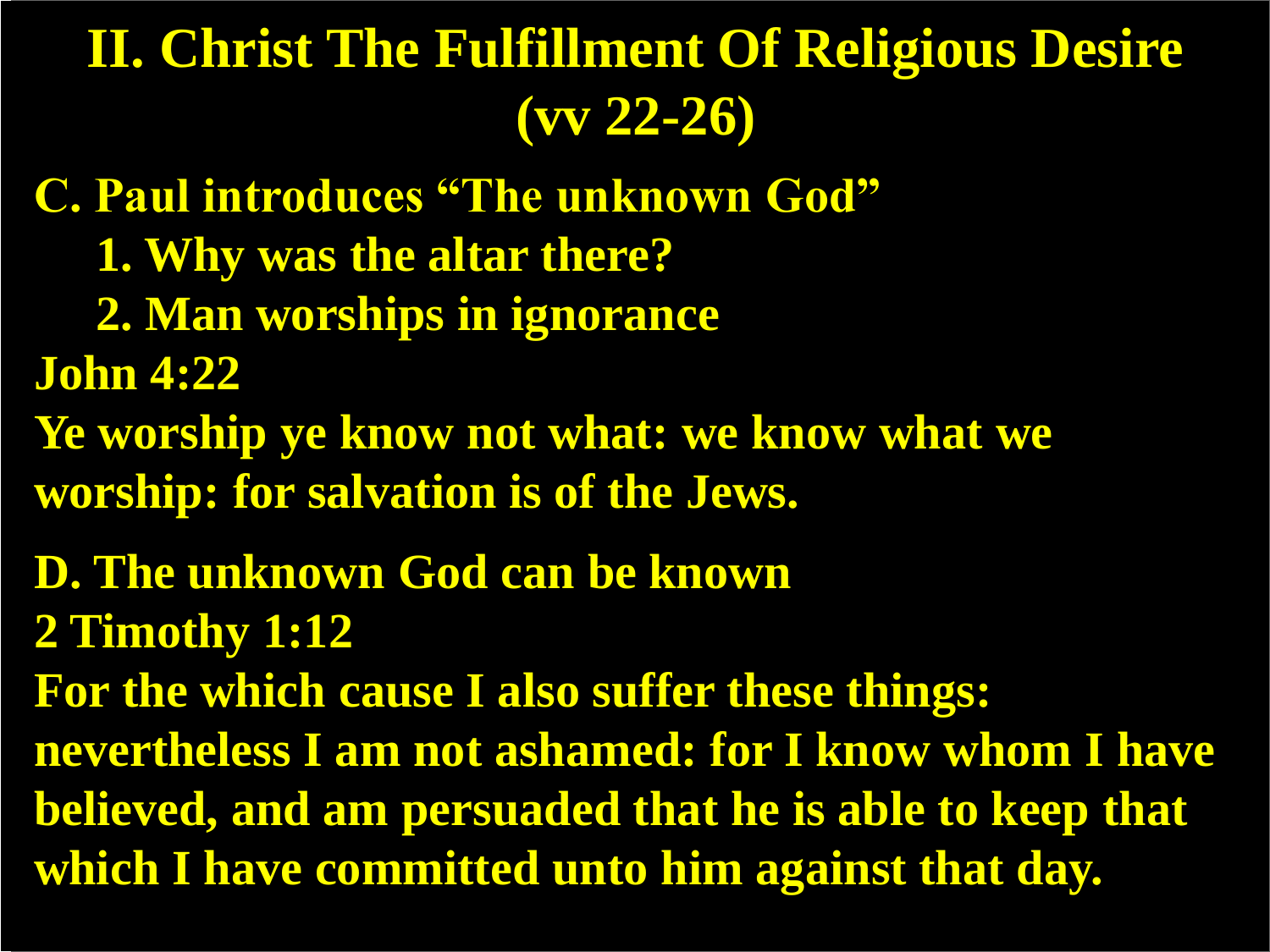## **II. Christ The Fulfillment Of Religious Desire (vv 22-26)**

- **E. We know God through faith in Christ John 14:5-6**
- **5 Thomas saith unto him, Lord, we know not whither thou goest; and how can we know the way? 6 Jesus saith unto him, I am the way, the truth, and the life: no man cometh unto the Father, but by me.**
- **F. Trusting Christ fulfills the need to have fellowship with God**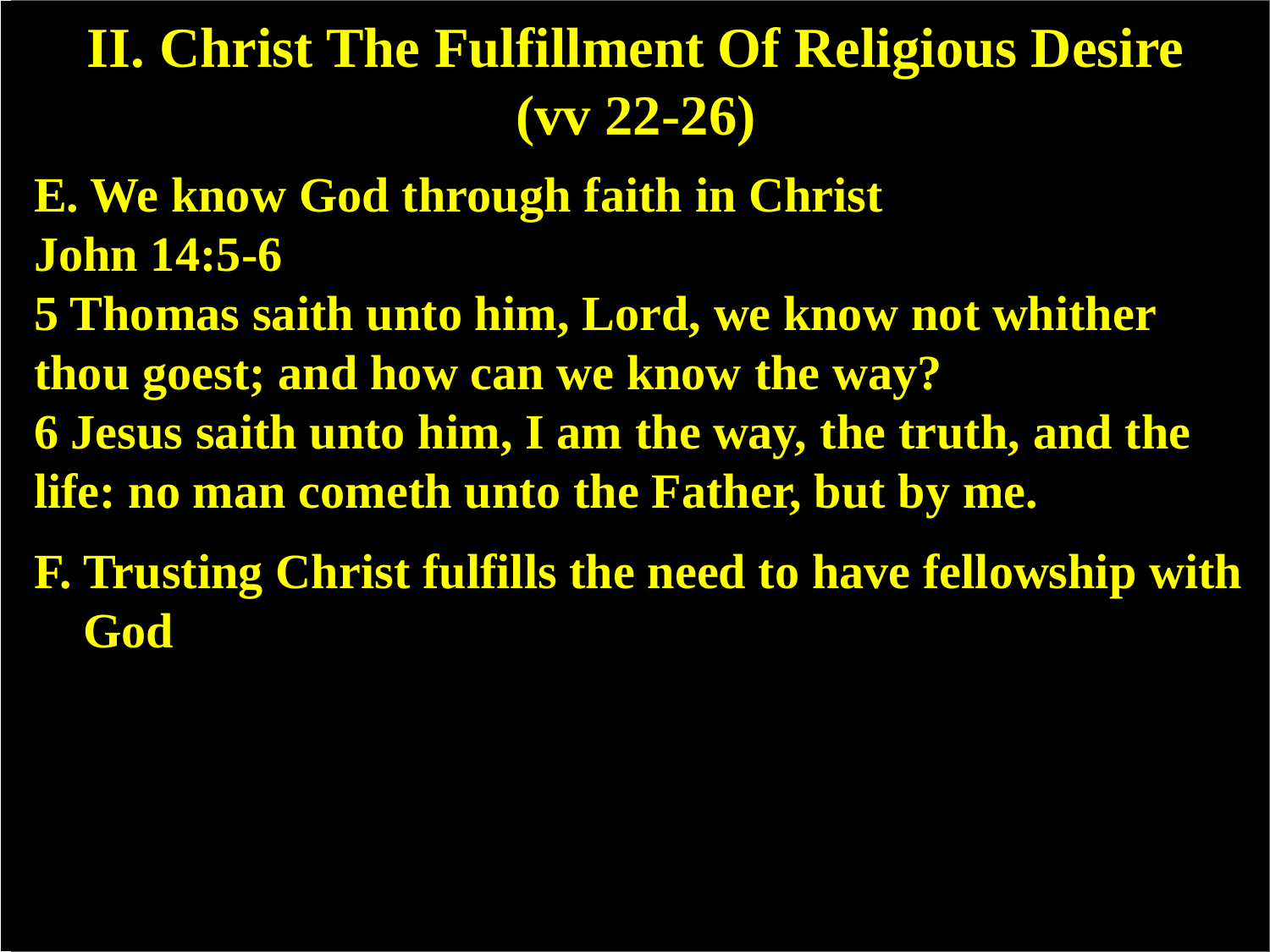## **III. Christ The Fulfillment Of Emotional Desire (vv 27-34)**

- **A. Feeling after God to find Him John 5:39**
- **Search the scriptures; for in them ye think ye have eternal life: and they are they which testify of me.**
- **B. Christ meets the emotional needs of those who come to Him through the Holy Spirit**
- **Galatians 5:22-23**
- **22 But the fruit of the Spirit is love, joy, peace, longsuffering, gentleness, goodness, faith, 23 Meekness, temperance: against such there is no law.**
- **C. Emotional satisfaction is fulfilled in Jesus**